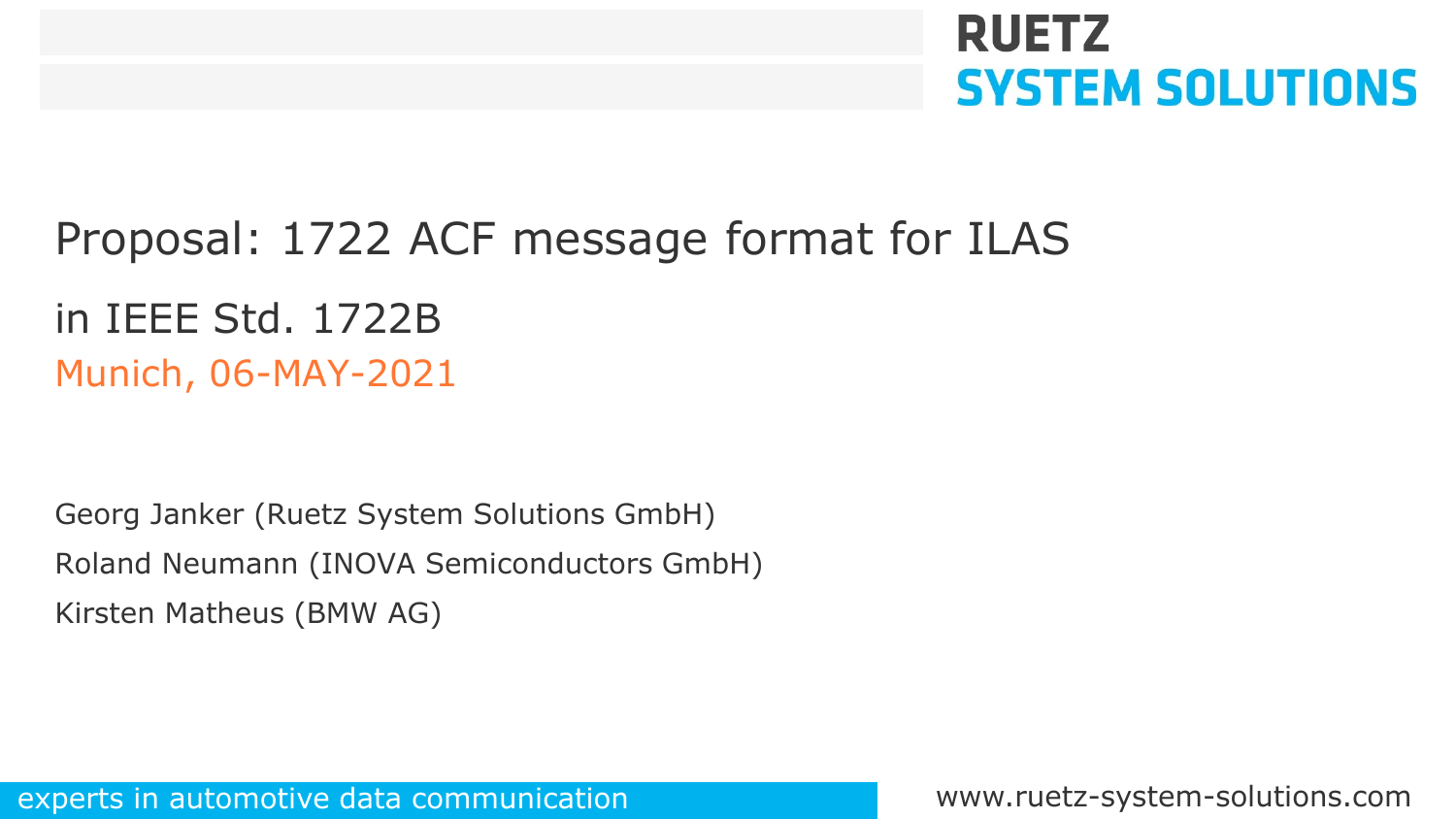### Motivation

# **RUETZ SYSTEM SOLUTIONS**

### ILAS

### Dynamic Lighting Effects Functional Lighting Ambient Lighting

source: https://iseled.com



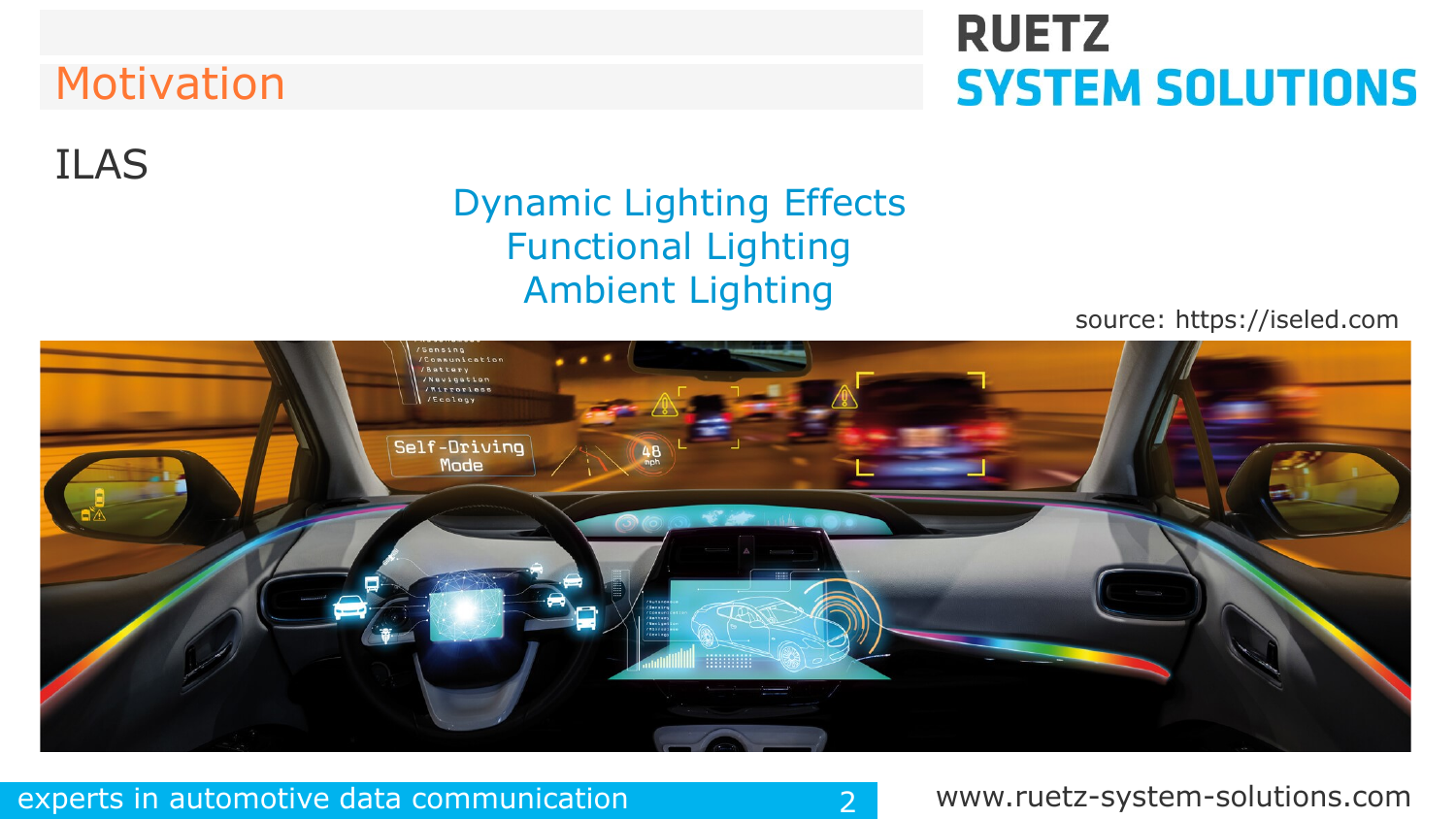### Motivation

#### use case: ambient light



# **RUETZ SYSTEM SOLUTIONS**

goals:

- Light is controlled by a central application
- deployment of data as simple a possible
- zonal controller units should simply copy the designated data to the according ILAS bus

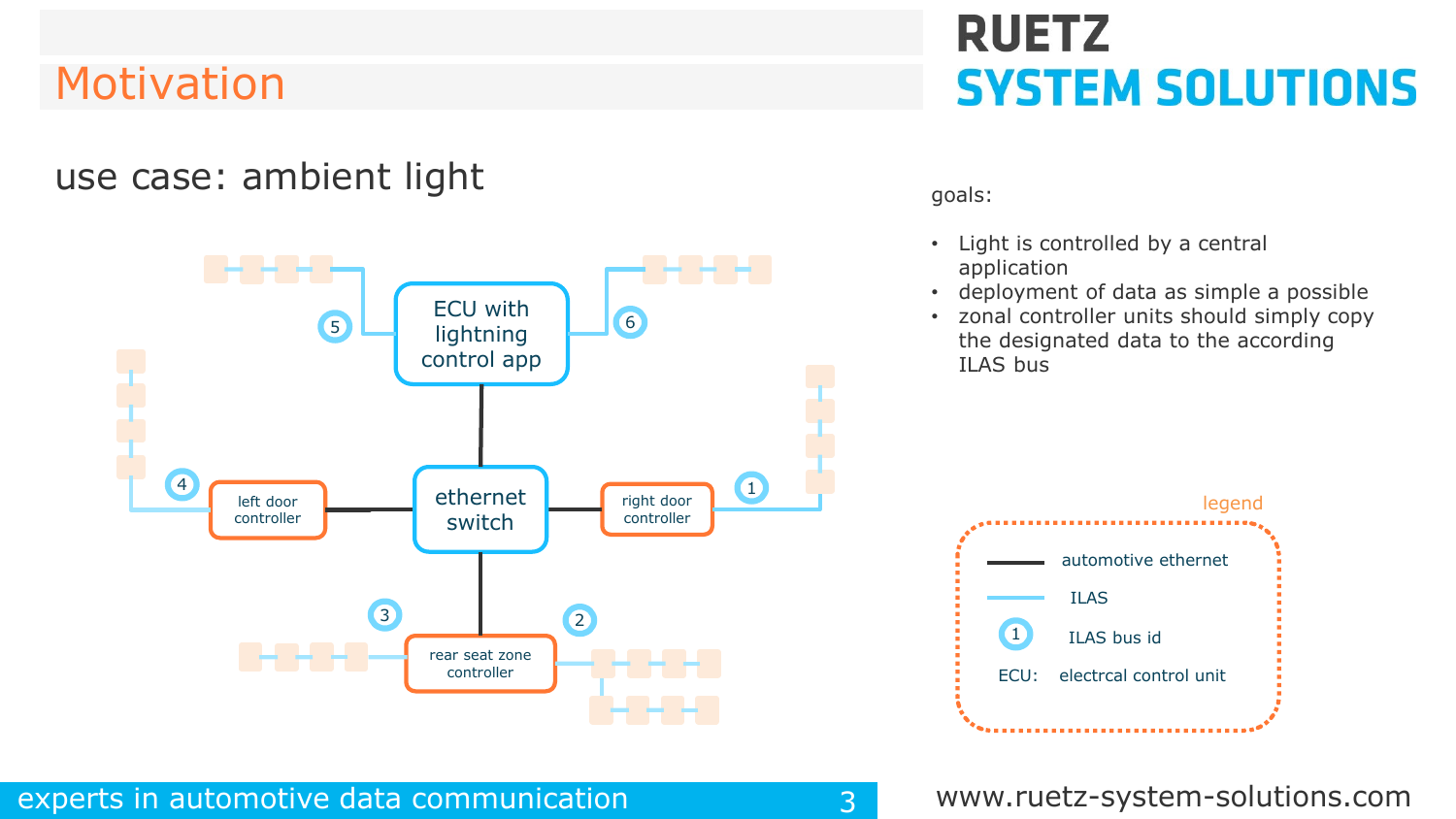# **RUETZ SYSTEM SOLUTIONS**

### ILAS frame overview



• The header structure follows the ACF frames proposal for CAN and Flexray by Don Pannell

https://grouper.ieee.org/groups/1722/contributions [/2020/IEEE1722b-pannell-enhancedCtrlFormats-](https://grouper.ieee.org/groups/1722/contributions/2020/IEEE1722b-pannell-enhancedCtrlFormats-2020-04-v3a.pdf)2020-04-v3a.pdf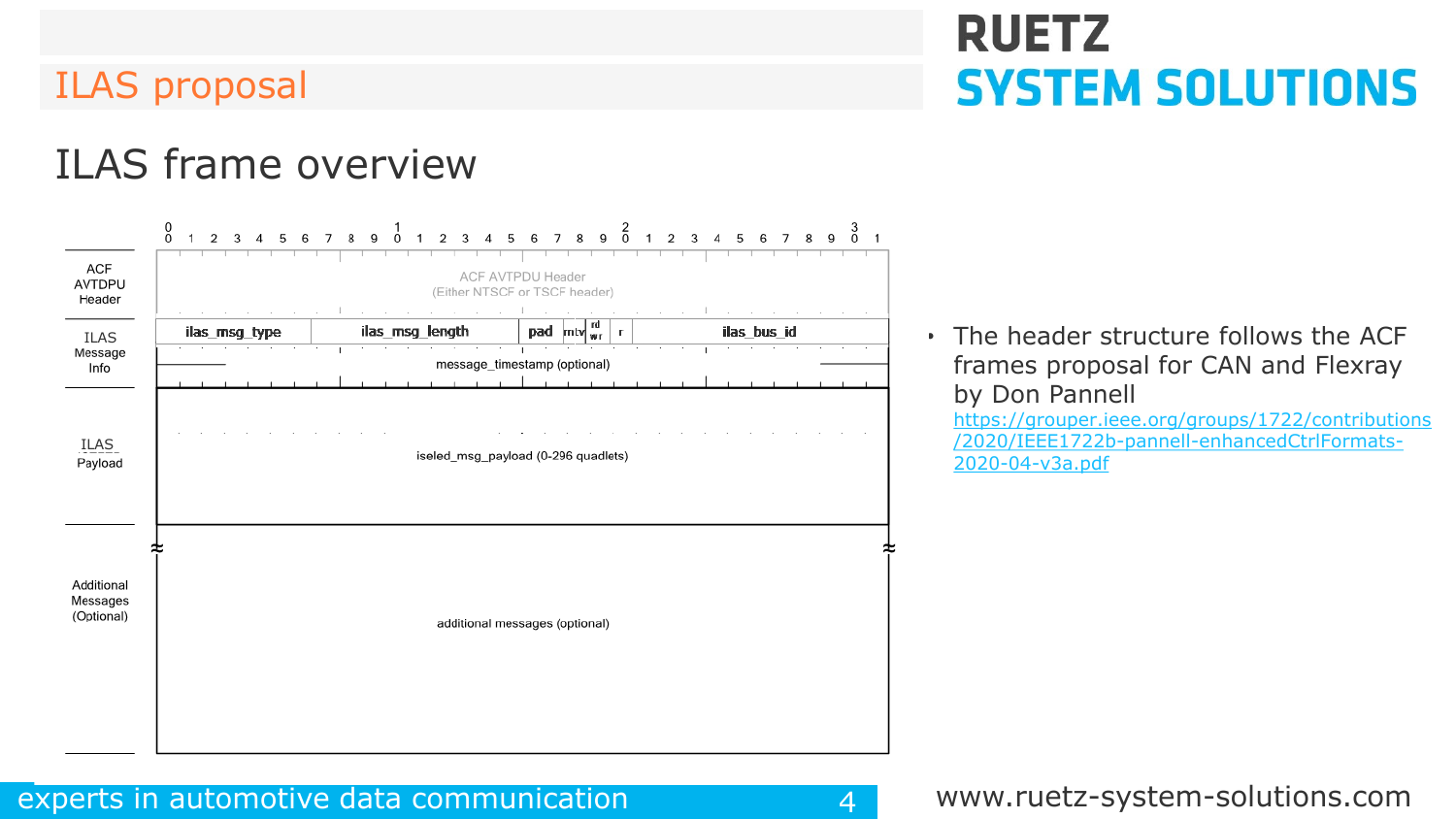# **RUETZ SYSTEM SOLUTIONS**

### ILAS proposal

### ILAS ACF frame header

0 1 2 3 0 1 2 3 4 5 6 7 8 9 0 1 2 3 4 5 6 7 8 9 0 1 2 3 4 5 6 7 8 9 0 1

| msa<br>msa<br>lenath<br>type<br>ılas<br>ılas<br><u>_</u> | pag<br><b>Imtyl</b> | $r^{-1}$<br>Wr |  | ٬٢<br><b>DUS</b><br>la:<br><b>STATISTICS</b> |
|----------------------------------------------------------|---------------------|----------------|--|----------------------------------------------|
|----------------------------------------------------------|---------------------|----------------|--|----------------------------------------------|

| ilas msg type:<br>ilas msg length: | ACF message type for ILAS<br>ACF message length                  |
|------------------------------------|------------------------------------------------------------------|
| pad:                               | pad payload to a quadlet                                         |
| mtv:                               | message timestamp valid                                          |
| $rd/wr$ :                          | defines whether the payload contains ILAS read or write data     |
|                                    | reserved for future use:                                         |
| $r$ :                              |                                                                  |
| ilas bus id:                       | allows identification of multiple ILAS buses on the same network |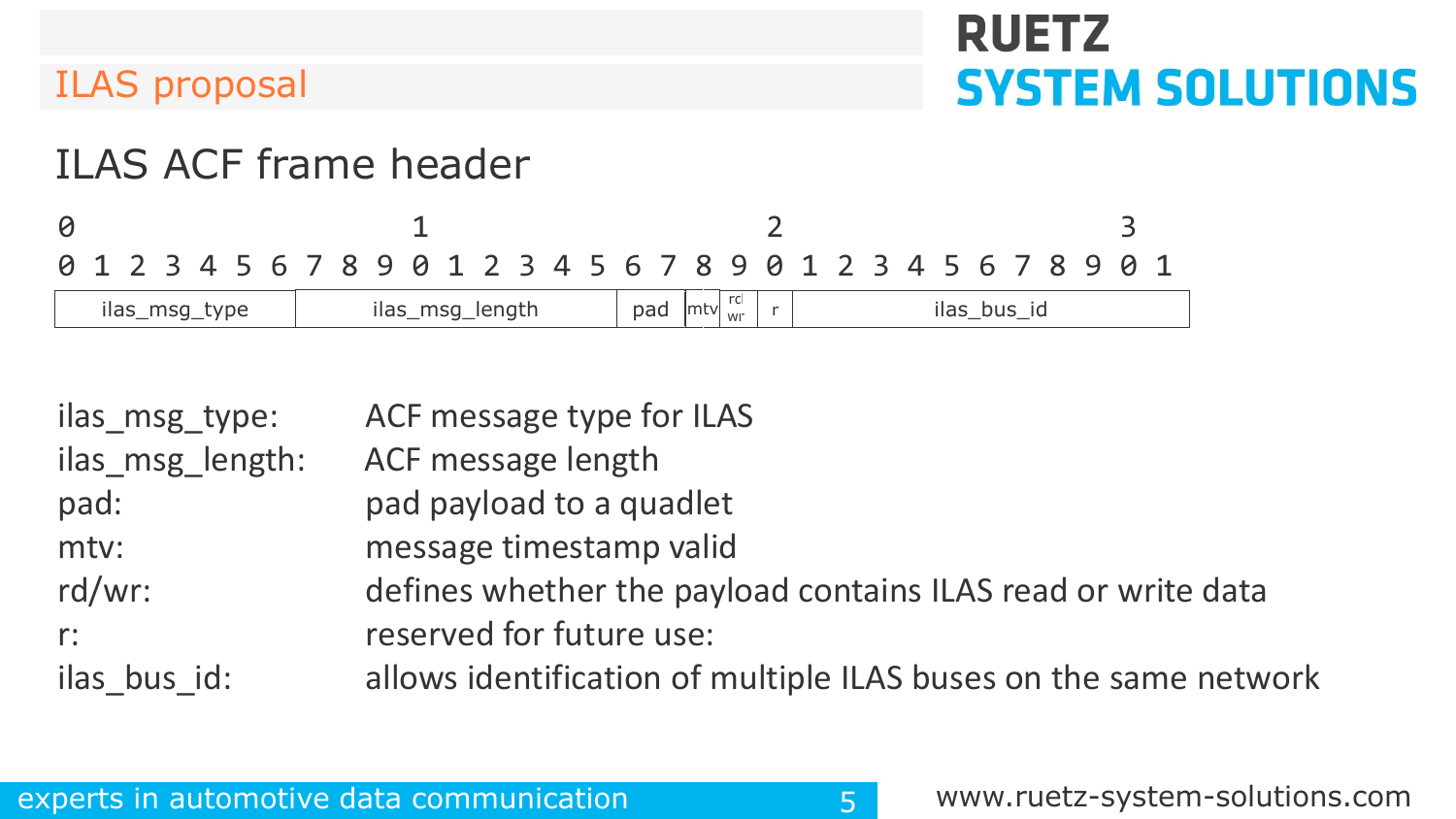## ilas\_msg\_payload



# **RUETZ SYSTEM SOLUTIONS**

• ILAS payload has a maximum of 296 quadlets

(1184 bytes)

- payload carries max. 236 ILAS packets á 5Bytes for write  $(236*5 = 1180$  bytes)
- payload carries max. 236 ILAS packets á 3Bytes for read  $(394*3 = 1182$  bytes)
- no byte aligment within payload
- padding bytes at the end for quadlet alignment
- ilas\_msg\_length: indicates the valid ILAS payload length in **quadlets**
- please note: padding bytes have to be calculated by the receiver
- please note: AVTPDU control data length indicates the length also in **quadlets**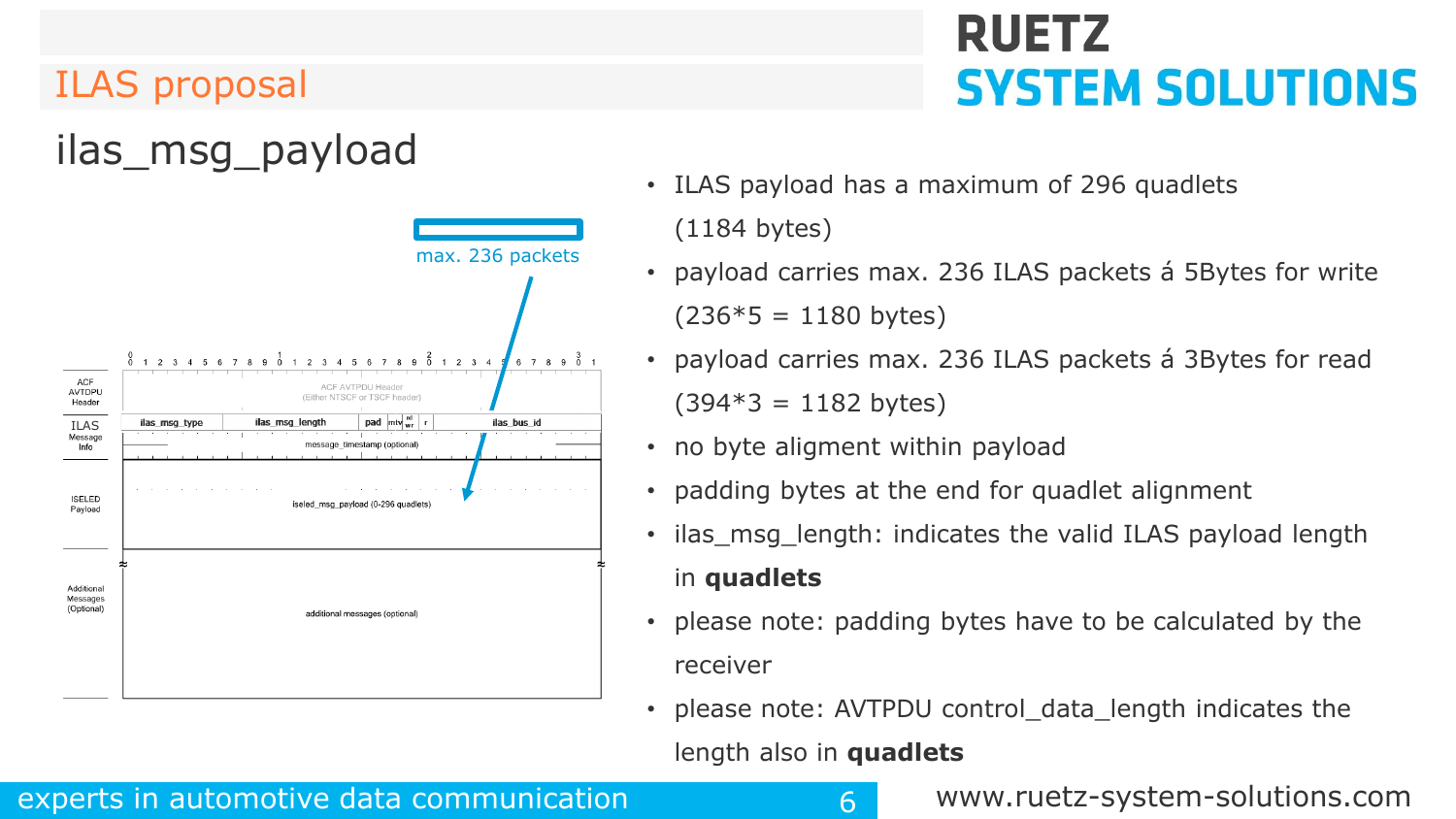# **RUETZ SYSTEM SOLUTIONS**

### ILAS frame BRIEF



- without timestamp
- 

#### experts in automotive data communication and the system-solutions.com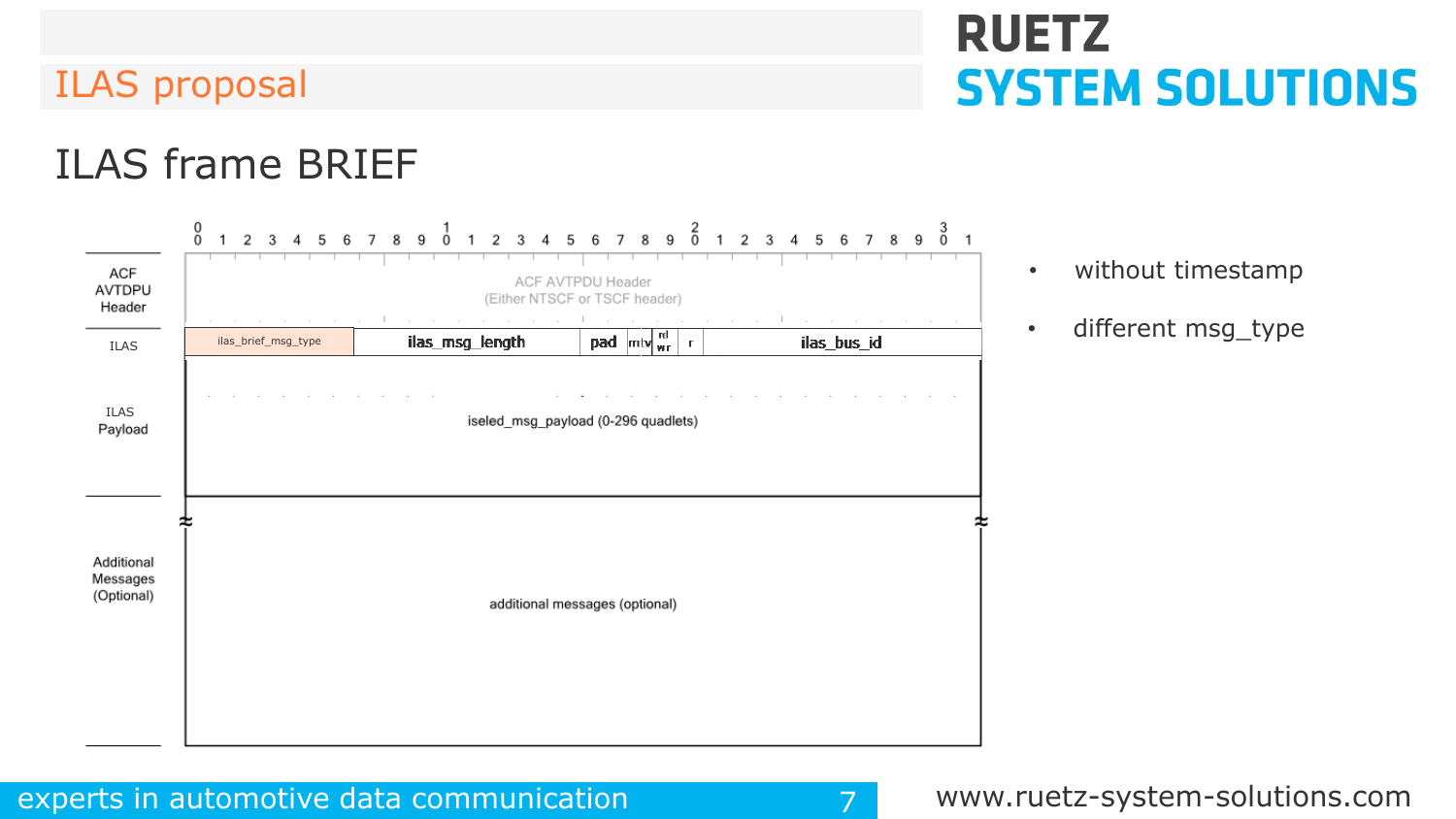# **RUETZ SYSTEM SOLUTIONS**

ACF Validate

• ACF Validate frames should also be valid for an ILAS application